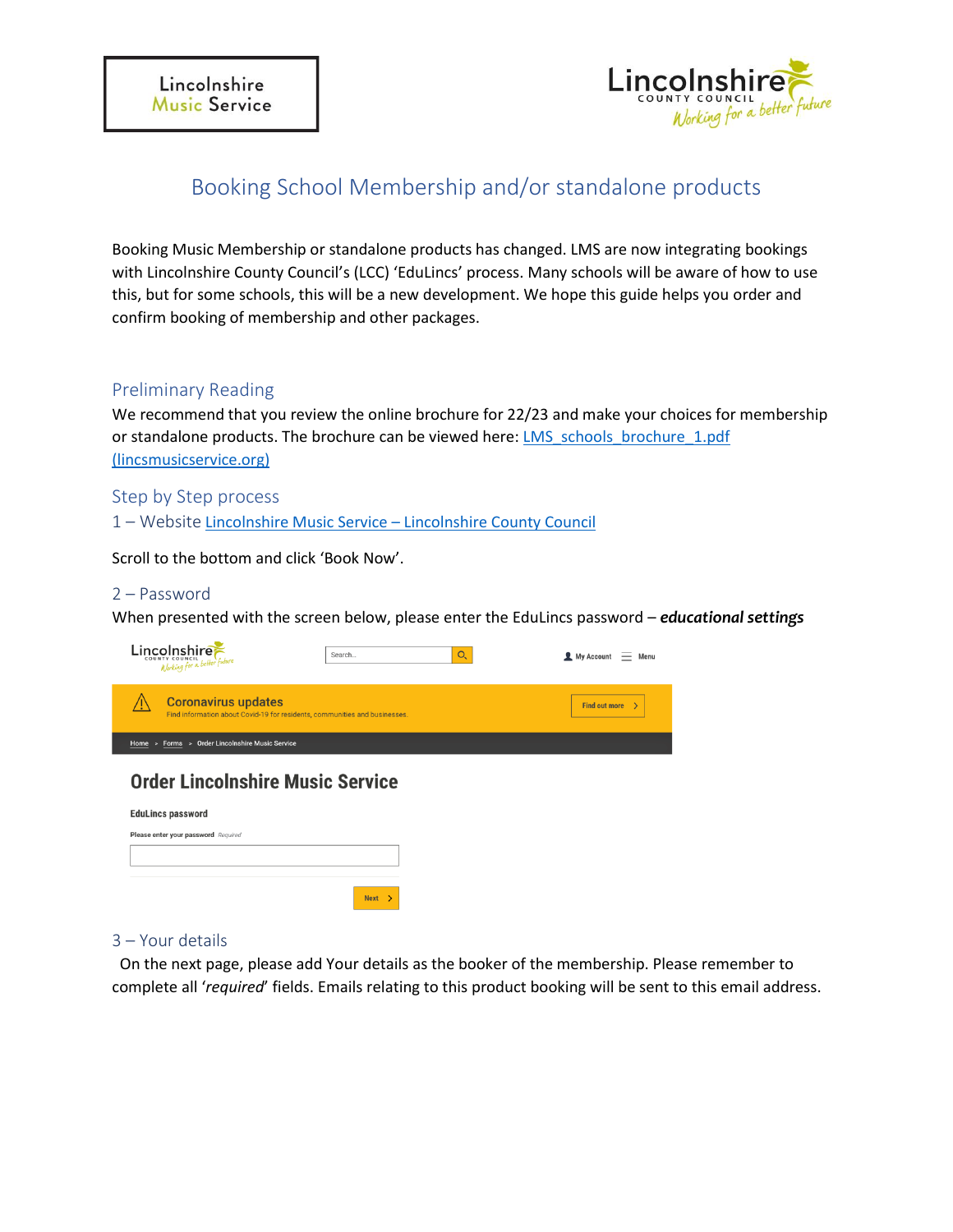#### 4 – School Details

Please enter school details. The 'District' is a new measure to ensure we distribute the school booking to the correct Partnership Manager. You will also be asked to complete the 'phase of school'. Please select the correct phase as this will decide the options available on the next few pages.

| Name of educational setting Required      |  |  |  |
|-------------------------------------------|--|--|--|
|                                           |  |  |  |
| How to enter an address                   |  |  |  |
| 1. Enter the postcode                     |  |  |  |
| 2. Select Lookup                          |  |  |  |
| 3. Choose the address from the menu       |  |  |  |
|                                           |  |  |  |
| Address of educational setting Required   |  |  |  |
| Postcode                                  |  |  |  |
|                                           |  |  |  |
|                                           |  |  |  |
| Lookup                                    |  |  |  |
|                                           |  |  |  |
|                                           |  |  |  |
|                                           |  |  |  |
| Which district is the school in? Required |  |  |  |
| O Boston                                  |  |  |  |
| C East Lindsey                            |  |  |  |
| $O$ Lincoln                               |  |  |  |
| O North Kesteven                          |  |  |  |
| O South Kesteven                          |  |  |  |
| O South Holland                           |  |  |  |

# **Order Lincolnshire Music Service**

#### 5 – Music Membership.

If you are booking a Music Membership, select Yes, select your music membership. Then choose your membership options (dependent on the number of credits each membership has)

|   | <b>Music membership</b>                          |
|---|--------------------------------------------------|
|   | What academic year is your request for? Required |
| ∩ | 2021-22                                          |
|   | 2022-23                                          |
|   | Would you like a music membership? Required      |
|   | Yes                                              |
|   | <b>No</b>                                        |
|   | Select music membership Required                 |
| ∩ | Infant membership (20 credits)                   |
| ∩ | Bronze membership (20 credits)                   |
| ∩ | Silver membership (50 credits)                   |
| ∩ | Gold membership (90 credits)                     |
| ∩ | Platinum membership (110 credits)                |

#### **Select options** After discussing your membership options with a member of our team, please select the correct options below, ensuring the total credits does not exceed your membership credit allowance Required Mash Up: Initial access (30 credits) Together Through Music (30 credits) Mash Up: Jam (20 credits) Music Centre Partnership (20 credits) Musician in Residence (20 credits) Music industry speaker (20 credits) Infant Music Programme, IMP (20 credits) Artsmark Consultancy (20 credits) Discover Arts Award (20 credits) Charanga licence (20 credits) Sing Up licence (20 credits) Music Express licence (20 credits) Tutti - Lincs Primary Music Curriculum (10 credits) Virtual 1 hour CPD session (10 credits) □ Class set of percussion instruments (10 credits) □ Class set of recorders (10 credits) Set of 12 ocarinas (10 credits)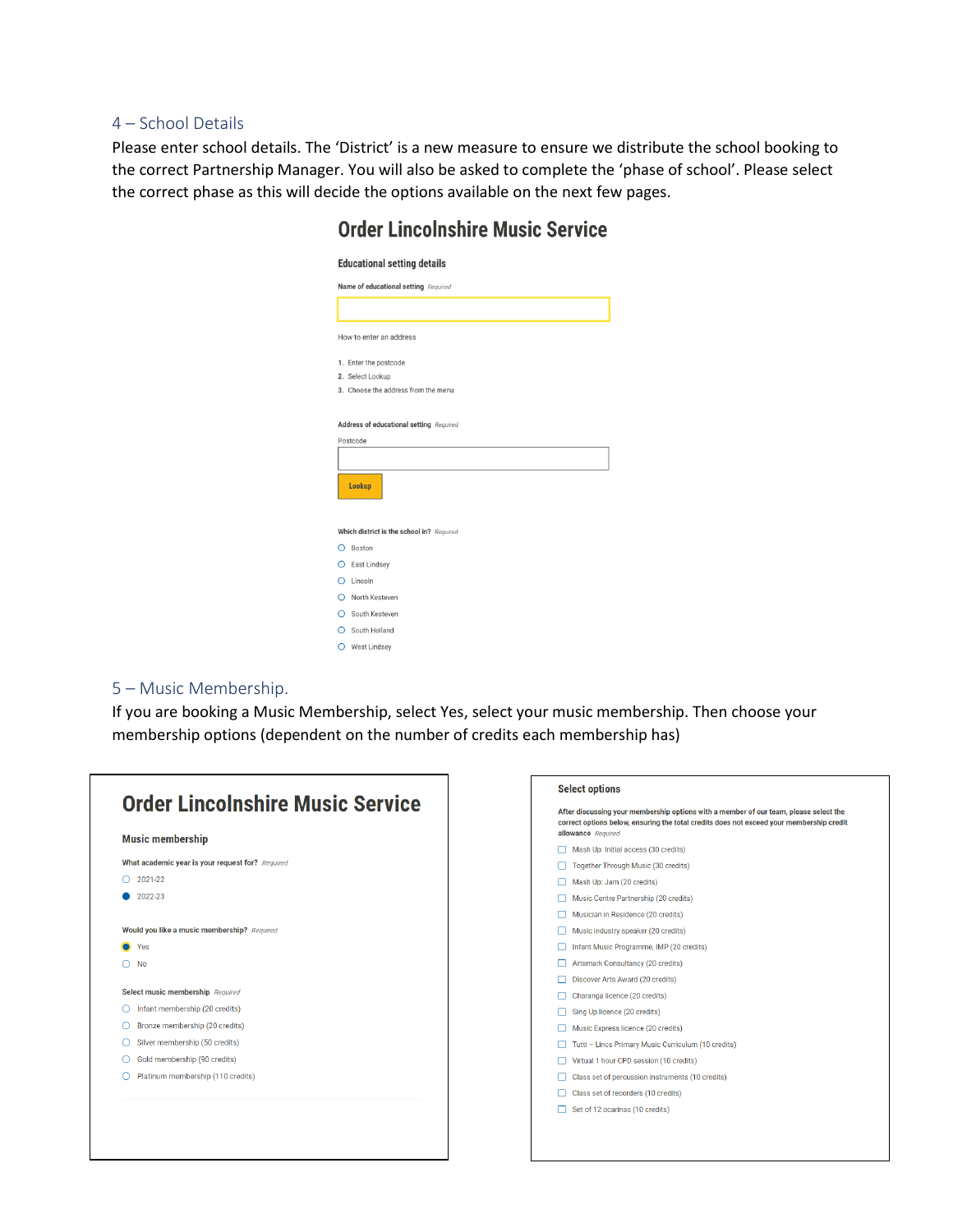### 6 - Additional Products

#### Next select your additional products

### **Music services outside of membership**

#### **Select music services**

- Infant Music Programme (£45.50 per hour)
- Mash Up, whole class instrumental teaching  $(f45.50)$  per 45 min session)
- Musician in residence (£360 per day)
- Ensemble leadership (£45.50 per hour)
- Music curriculum delivery, PPA (£45.50 per hour)\*
- Accelerate! (£45.50 per hour)
- □ Charanga (£120 to £450, price dependent on pupil numbers)
- Sing Up (£155 to £285, price dependent on pupil numbers)
- Music Express (£210)
- Music centre partnership  $(£300)$
- Together Through Music (£45.50 per hour)

\*a music membership is required to select this as an additional service.

If you do not wish to book a Music Membership, select 'No' and choose your services from the next page.

Equally, if you wish to book extra products on top of Music Membership such as PPA cover, extra MashUp sessions, please select your options and then give as much information as possible to help with scheduling and tutor allocation.

### 7- Contact Details

Quite often, the office will order on behalf of the head teacher and/or Head of Department. On the next page, please enter the details of the **Music Coordinator or Head of Music**.

#### 8 - Declaration – Please read Schedule 1 Terms and Conditions

In line with LCC contractual obligations the Lincolnshire Music Service, Schedule 1 Terms and Conditions, but be read and then declared by the booker/representative of the school at this point. Please take some time to read and fully understand the content.